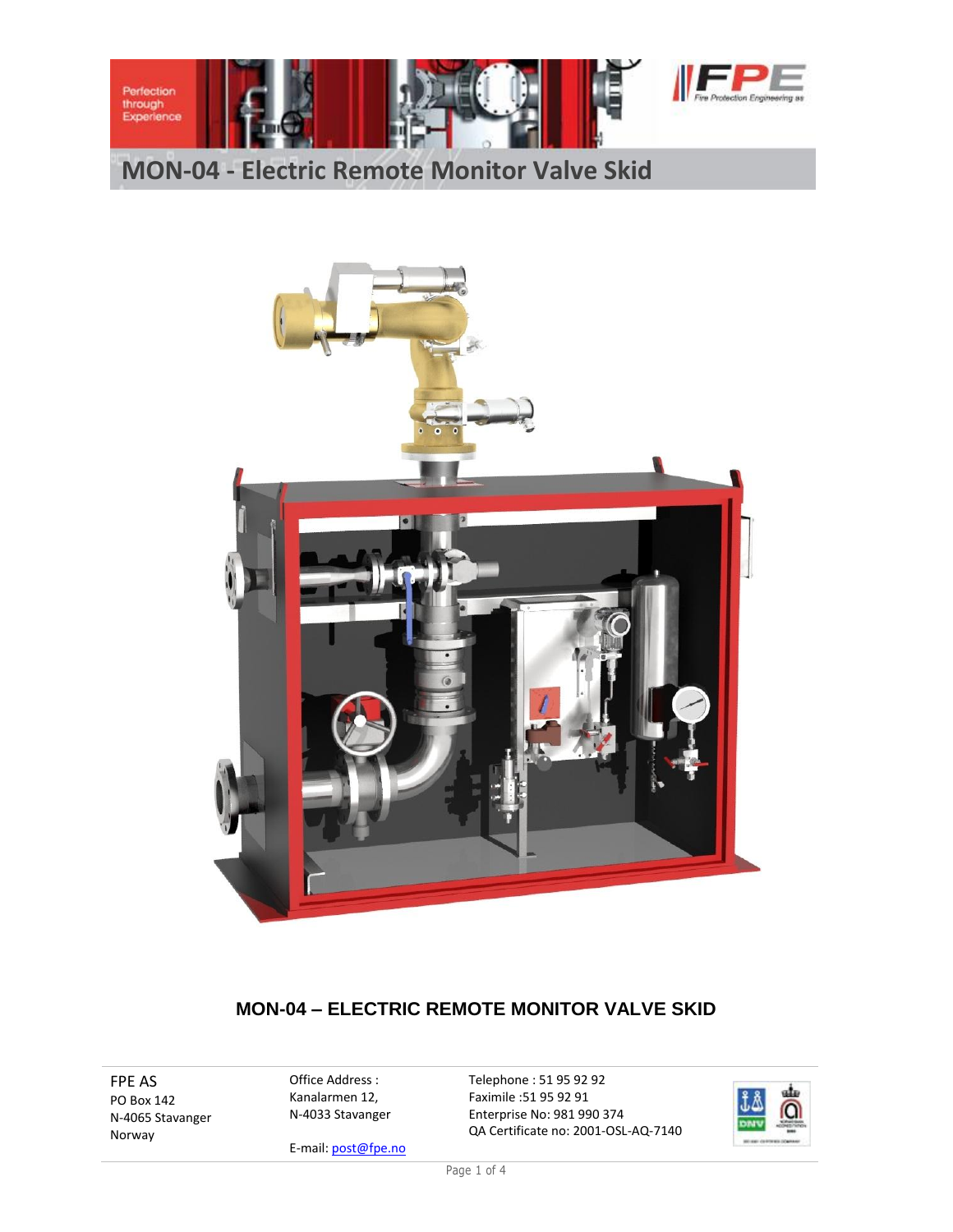

**MON-04 - Electric Remote Monitor Valve Skid**

#### **Standard material**

Piping: Titanium gr. 2 Valve: Valve: Titanium gr. 2 Monitor: Bronze Nozzle: Bronze Remote Control Panel: AISI 316LSS, Zone 2

Cabinet: SST AISI 316, painted externally Monitor Valve: Inbal 799 PCV, Titanium gr. 2

#### **Installation**

Mount: Bolt to deck.

#### **Operation**

Open Inbal Deluge Valve manually at the skid, remotely via the platform F&G system, remote control panel, or by activating the local manual release instrument valve. The Inbal valve maintains a steady pressure and flow to the monitor, un-dependent on varying inlet pressures.

Monitor: Electric (24 VDC or 230+VAC) remote controlled with manual override capability if platform option chosen. Zone 2 hazardous area certified.

Remote Control Panel: Control rotation, elevation, and nozzle spray pattern at a safe distance from the monitor. The monitor can be adjusted from approx. 45 Degrees below horizontal to 75 Degrees above horizontal. The rotation is 360 degrees and the nozzle can be adjusted from jet to wide fog. Increase the quantity of control panels to operate the monitor from more than one location.

FPE AS PO Box 142 N-4065 Stavanger Norway

Office Address : Kanalarmen 12, N-4033 Stavanger Telephone : 51 95 92 92 Faximile :51 95 92 91 Enterprise No: 981 990 374 QA Certificate no: 2001-OSL-AQ-7140



E-mail: post@fpe.no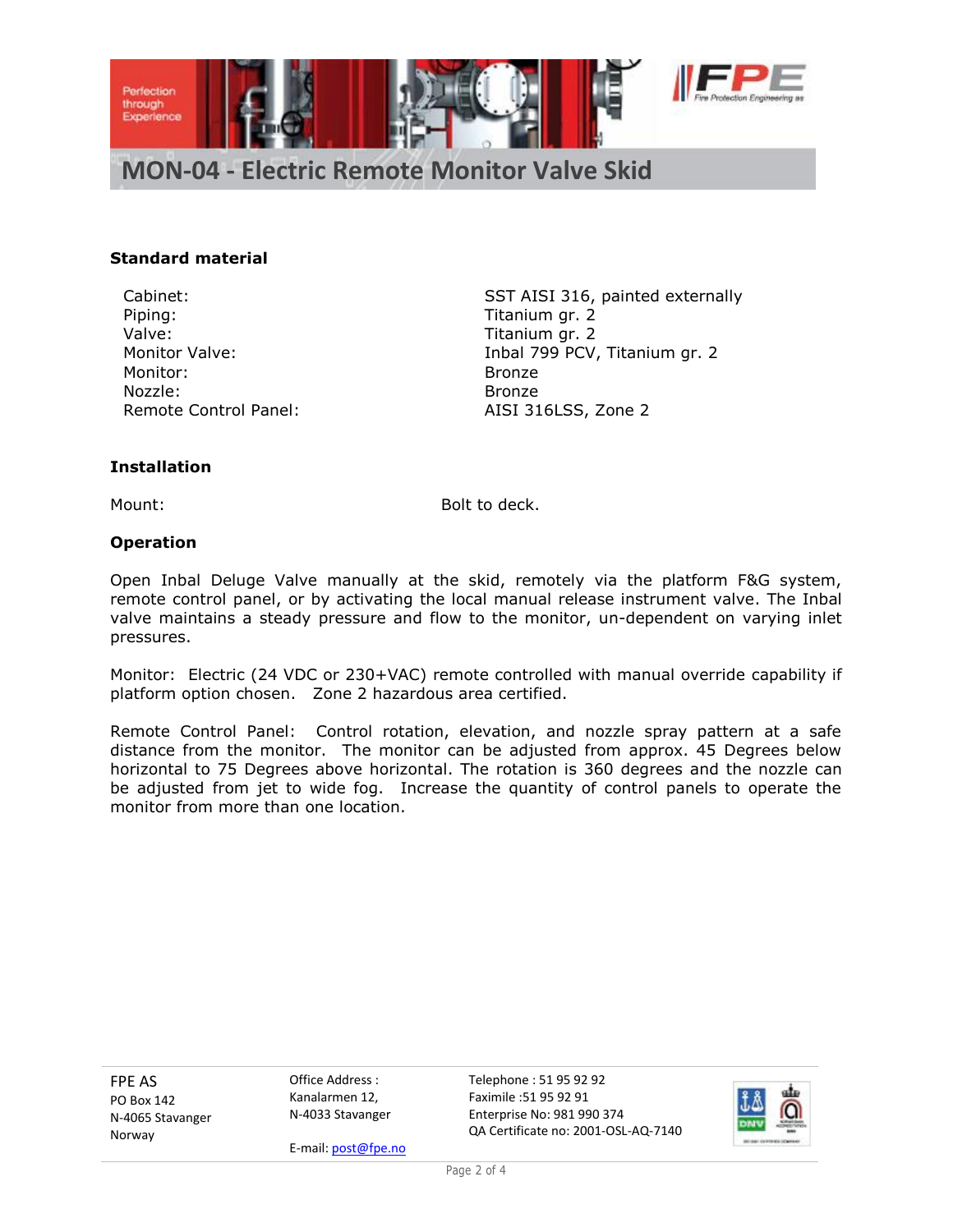

# **MON-04 - Electric Remote Monitor Valve Skid**

### **Options**

| Piping:                  | • Cunifer CU 90/10 w/ Alubronze valve<br>• Super Duplex Stainless Steel                                                                                                                                                             |  |  |  |
|--------------------------|-------------------------------------------------------------------------------------------------------------------------------------------------------------------------------------------------------------------------------------|--|--|--|
| Cabinet:                 | • Platform to manually operate monitor.<br>• Insulation<br>• Heater (Zone 1 Certified)                                                                                                                                              |  |  |  |
| Mount:                   | • Seal weld w/ 309 filler wire (316SS to C.S.)                                                                                                                                                                                      |  |  |  |
| Monitor:                 | • Electric (Project Voltage Preference)<br>• Hydraulic (Requires hydraulic power pack)<br>• Modify design for operation inside the<br>platform's Control Room.<br>• Increase quantity for operation from more<br>than one location. |  |  |  |
| Remote Control Panel:    |                                                                                                                                                                                                                                     |  |  |  |
| <b>Working pressure:</b> | 20 barg (290 psig)                                                                                                                                                                                                                  |  |  |  |
| Test pressure:           | 30 barg (435 psig)                                                                                                                                                                                                                  |  |  |  |

| <b>Table 1: MON-04 Dimension and Flow Data</b> |  |  |
|------------------------------------------------|--|--|
|------------------------------------------------|--|--|

| <b>Size</b>                                                               | Max      | Required   | Length | Height | Depth | Dry    |  |  |
|---------------------------------------------------------------------------|----------|------------|--------|--------|-------|--------|--|--|
|                                                                           | Flow     | inlet      |        |        |       | Weight |  |  |
|                                                                           |          | pressure   |        |        |       |        |  |  |
|                                                                           | $m^3/hr$ |            |        |        |       |        |  |  |
| Inch                                                                      | (gpm)    | Barg (psi) | mm     | mm     | mm    | kg     |  |  |
| 6                                                                         | 240      | 10.5(152)  | 1700   | 1700   | 700   | 600    |  |  |
|                                                                           | (1,057)  |            |        |        |       |        |  |  |
| 4                                                                         | 120      | 10.5(152)  | 1700   | 1700   | 700   | 450    |  |  |
|                                                                           | (528)    |            |        |        |       |        |  |  |
| Note:                                                                     |          |            |        |        |       |        |  |  |
| 1. Flow rates are based on an approximate nozzle inlet pressure of 7 barg |          |            |        |        |       |        |  |  |
| (100 psig).                                                               |          |            |        |        |       |        |  |  |

FPE AS PO Box 142 N-4065 Stavanger Norway

Office Address : Kanalarmen 12, N-4033 Stavanger

E-mail: post@fpe.no

Telephone : 51 95 92 92 Faximile :51 95 92 91 Enterprise No: 981 990 374 QA Certificate no: 2001-OSL-AQ-7140



ing as